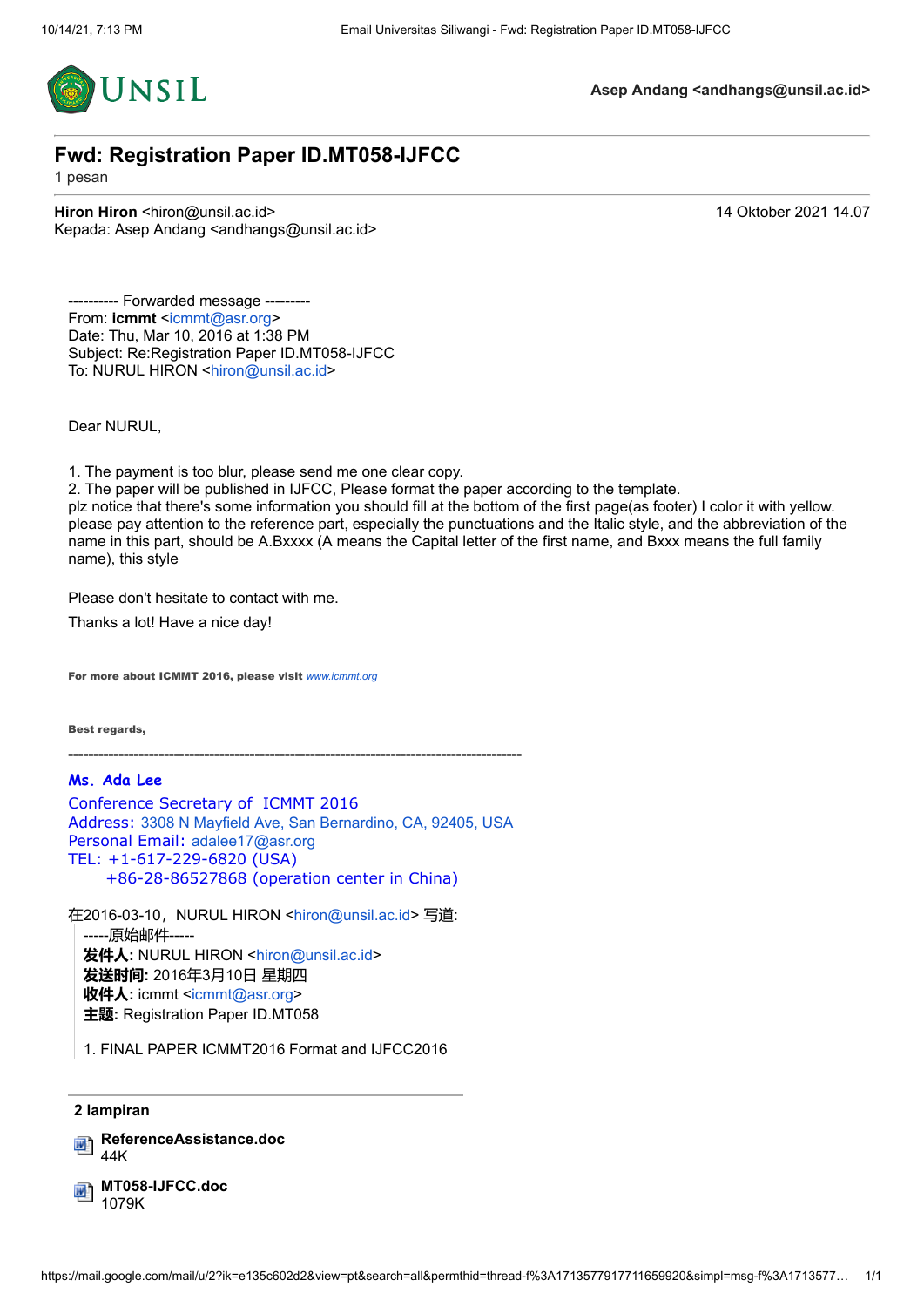

## **Fwd: MT058-IJFCC**

1 pesan

**Hiron Hiron <hiron@unsil.ac.id>** 14 Oktober 2021 14.07 Kepada: Asep Andang <andhangs@unsil.ac.id>

---------- Forwarded message --------- From: **icmmt** [<icmmt@asr.org](mailto:icmmt@asr.org)> Date: Tue, Mar 15, 2016 at 3:45 PM Subject: MT058-IJFCC To: <[hironmti@gmail.com](mailto:hironmti@gmail.com)>, NURUL HIRON [<hiron@unsil.ac.id](mailto:hiron@unsil.ac.id)>

Dear NURUL,

Thank you so much for your mail.

Please find the attachment (Edition version)and using this to do the further formatting, after revision, please email it to us

please revise the reference part according to the "ReferenceAssistance" file.

please pay attention to the reference part, especially the punctuations and the Italic style, and the abbreviation of the name in this part, should be A.Bxxxx (A means the Capital letter of the first name, and Bxxx means the full family name), this style

Please don't hesitate to contact with me. Thanks a lot! Have a nice day!

For more about ICMMT 2016, please visit *[www.icmmt.org](http://www.icmmt.org/)*

Best regards,

------------------------------------------------------------------------------------------

### **Ms. Ada Lee**

Conference Secretary of ICMMT 2016 Address: [3308 N Mayfield Ave, San Bernardino, CA, 92405, USA](https://www.google.com/maps/search/3308+N+Mayfield+Ave,+San+Bernardino,+CA,+92405,+USA?entry=gmail&source=g) Personal Email: [adalee17@asr.org](mailto:adalee17@asr.org) TEL: +1-617-229-6820 (USA) +86-28-86527868 (operation center in China)

在2016-03-11, icmmt [<icmmt@asr.org>](mailto:icmmt@asr.org) 写道: -----原始邮件----- **发件人:** icmmt <[icmmt@asr.org>](mailto:icmmt@asr.org) **发送时间:** 2016年3月11日 星期五 **收件人:** NURUL HIRON <[hiron@unsil.ac.id](mailto:hiron@unsil.ac.id)> **主题:** Re:Fwd: Re send. Full Paper, Payment Proof and Copyright transfer form ID.MT058-IJFCC

Dear NURUL,

Thanks! I'll contact the bank to check the payment status. I'll let you know asap. Please don't hesitate to contact with me.

Thanks a lot! Have a nice day!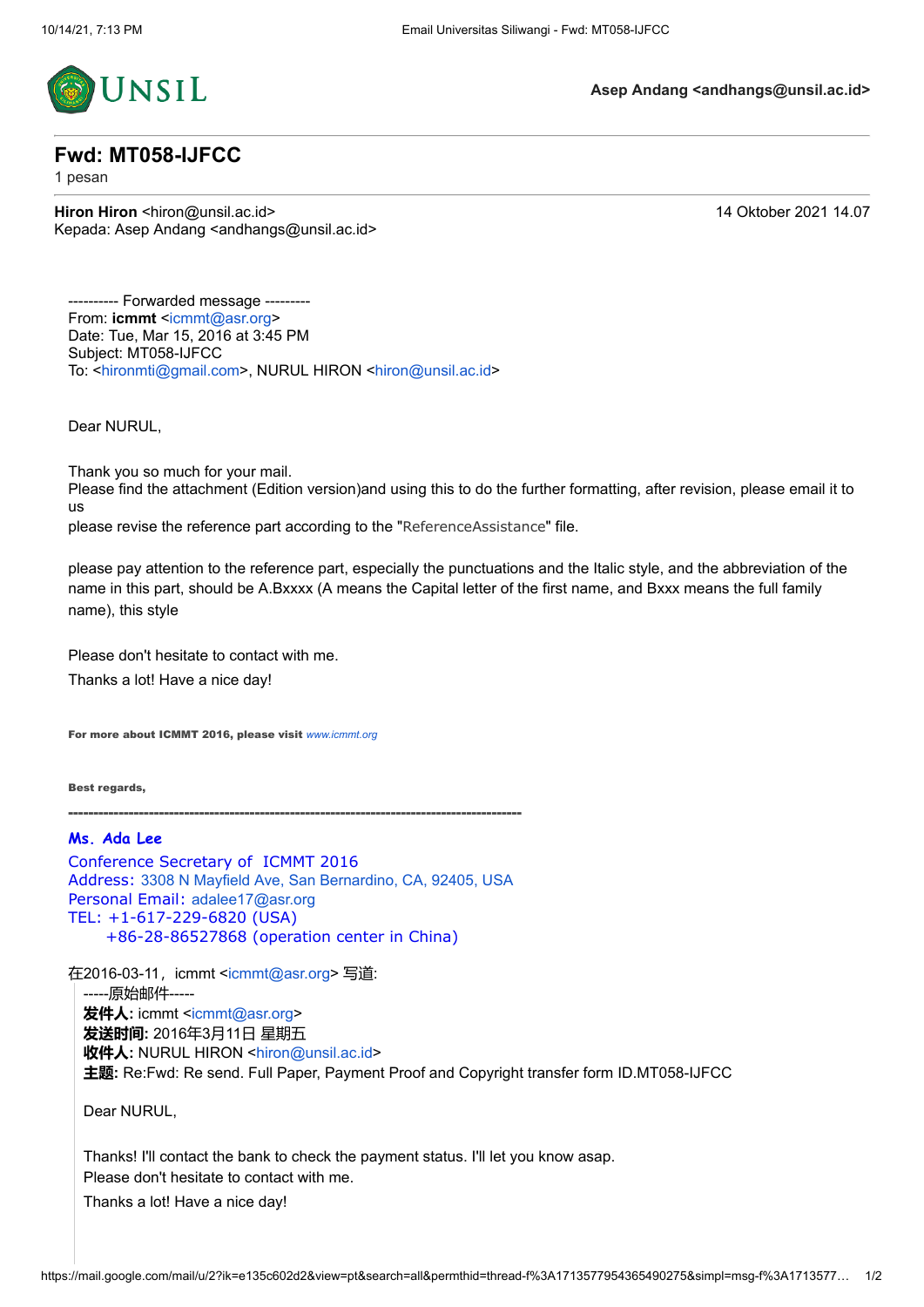For more about ICMMT 2016, please visit *[www.icmmt.org](http://www.icmmt.org/)*

Best regards,

### ------------------------------------------------------------------------------------------

## **Ms. Ada Lee**

Conference Secretary of ICMMT 2016 Address: [3308 N Mayfield Ave, San Bernardino, CA, 92405, USA](https://www.google.com/maps/search/3308+N+Mayfield+Ave,+San+Bernardino,+CA,+92405,+USA?entry=gmail&source=g) Personal Email: [adalee17@asr.org](mailto:adalee17@asr.org) TEL: +1-617-229-6820 (USA) +86-28-86527868 (operation center in China)

在2016-03-11, NURUL HIRON <[hiron@unsil.ac.id>](mailto:hiron@unsil.ac.id) 写道: -----原始邮件----- **发件人:** NURUL HIRON [<hiron@unsil.ac.id](mailto:hiron@unsil.ac.id)> **发送时间:** 2016年3月11日 星期五 **收件人:** icmmt [<icmmt@asr.org](mailto:icmmt@asr.org)> **主题:** Fwd: Re send. Full Paper, Payment Proof and Copyright transfer form ID.MT058-IJFCC

#### **2 lampiran**

**MT058-IJFCC-1st edition.doc** 1081K

**ReferenceAssistance.doc** 44K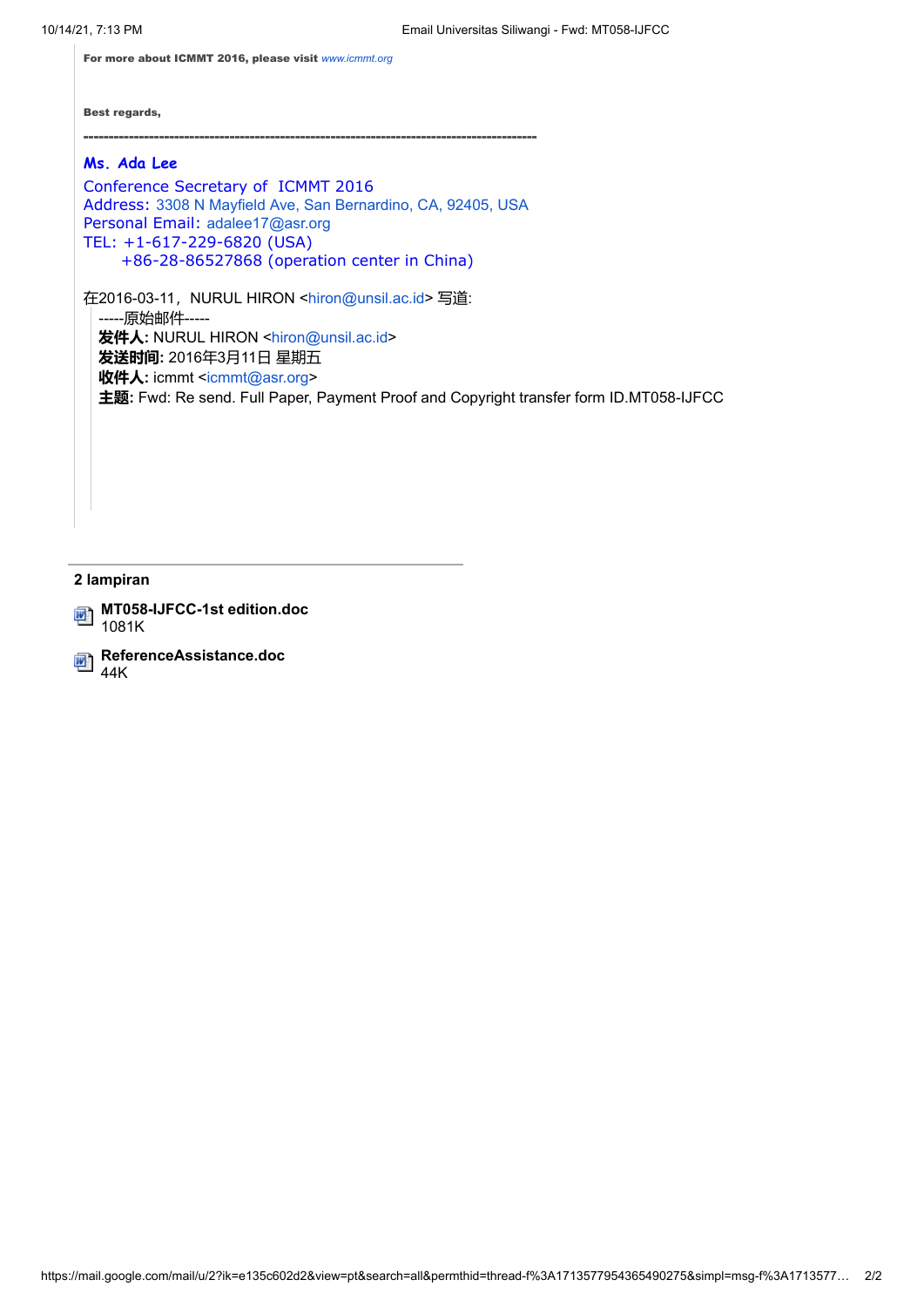

## **Fwd: Full Paper, Payment Proof and Copyright transfer form ID.MT058-IJFCC** 1 pesan

**Hiron Hiron <hiron@unsil.ac.id>** 14 Oktober 2021 14.07 Kepada: Asep Andang <andhangs@unsil.ac.id>

---------- Forwarded message --------- From: **NURUL HIRON** <http://montoparty.com/ Date: Thu, Mar 10, 2016 at 10:53 PM Subject: Full Paper, Payment Proof and Copyright transfer form ID.MT058-IJFCC To: <[icmmt@asr.org](mailto:icmmt@asr.org)>



**MT058-IJFCC.doc** 靊 1078K

https://mail.google.com/mail/u/2?ik=e135c602d2&view=pt&search=all&permthid=thread-f%3A1713577936718281351&simpl=msg-f%3A1713577… 1/1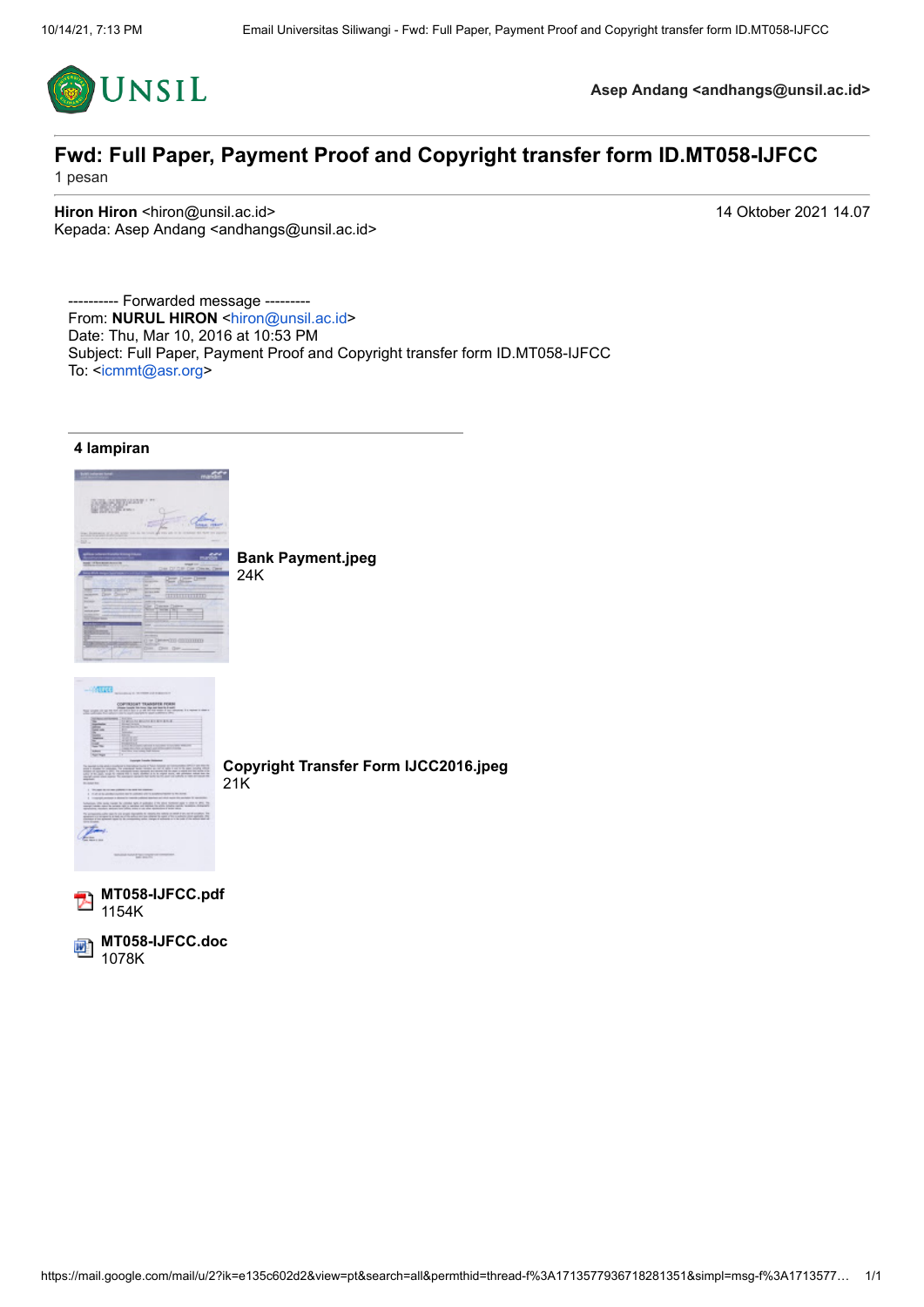

# **Fwd: Fwd: Re send. Full Paper, Payment Proof and Copyright transfer form ID.MT058-IJFCC**

1 pesan

**Hiron Hiron <hiron@unsil.ac.id>** 14 Oktober 2021 14.07 Kepada: Asep Andang <andhangs@unsil.ac.id>

---------- Forwarded message --------- From: **icmmt** [<icmmt@asr.org](mailto:icmmt@asr.org)> Date: Fri, Mar 11, 2016 at 4:20 PM Subject: Re:Fwd: Re send. Full Paper, Payment Proof and Copyright transfer form ID.MT058-IJFCC To: NURUL HIRON <[hiron@unsil.ac.id>](mailto:hiron@unsil.ac.id)

Dear NURUL,

Thanks! I'll contact the bank to check the payment status. I'll let you know asap. Please don't hesitate to contact with me.

Thanks a lot! Have a nice day!

For more about ICMMT 2016, please visit *[www.icmmt.org](http://www.icmmt.org/)*

Best regards,

------------------------------------------------------------------------------------------

### **Ms. Ada Lee**

Conference Secretary of ICMMT 2016 Address: [3308 N Mayfield Ave, San Bernardino, CA, 92405, USA](https://www.google.com/maps/search/3308+N+Mayfield+Ave,+San+Bernardino,+CA,+92405,+USA?entry=gmail&source=g) Personal Email: [adalee17@asr.org](mailto:adalee17@asr.org) TEL: +1-617-229-6820 (USA) +86-28-86527868 (operation center in China)

在2016-03-11, NURUL HIRON <[hiron@unsil.ac.id>](mailto:hiron@unsil.ac.id) 写道: -----原始邮件----- **发件人:** NURUL HIRON <[hiron@unsil.ac.id](mailto:hiron@unsil.ac.id)> **发送时间:** 2016年3月11日 星期五 **收件人:** icmmt <[icmmt@asr.org>](mailto:icmmt@asr.org) **主题:** Fwd: Re send. Full Paper, Payment Proof and Copyright transfer form ID.MT058-IJFCC